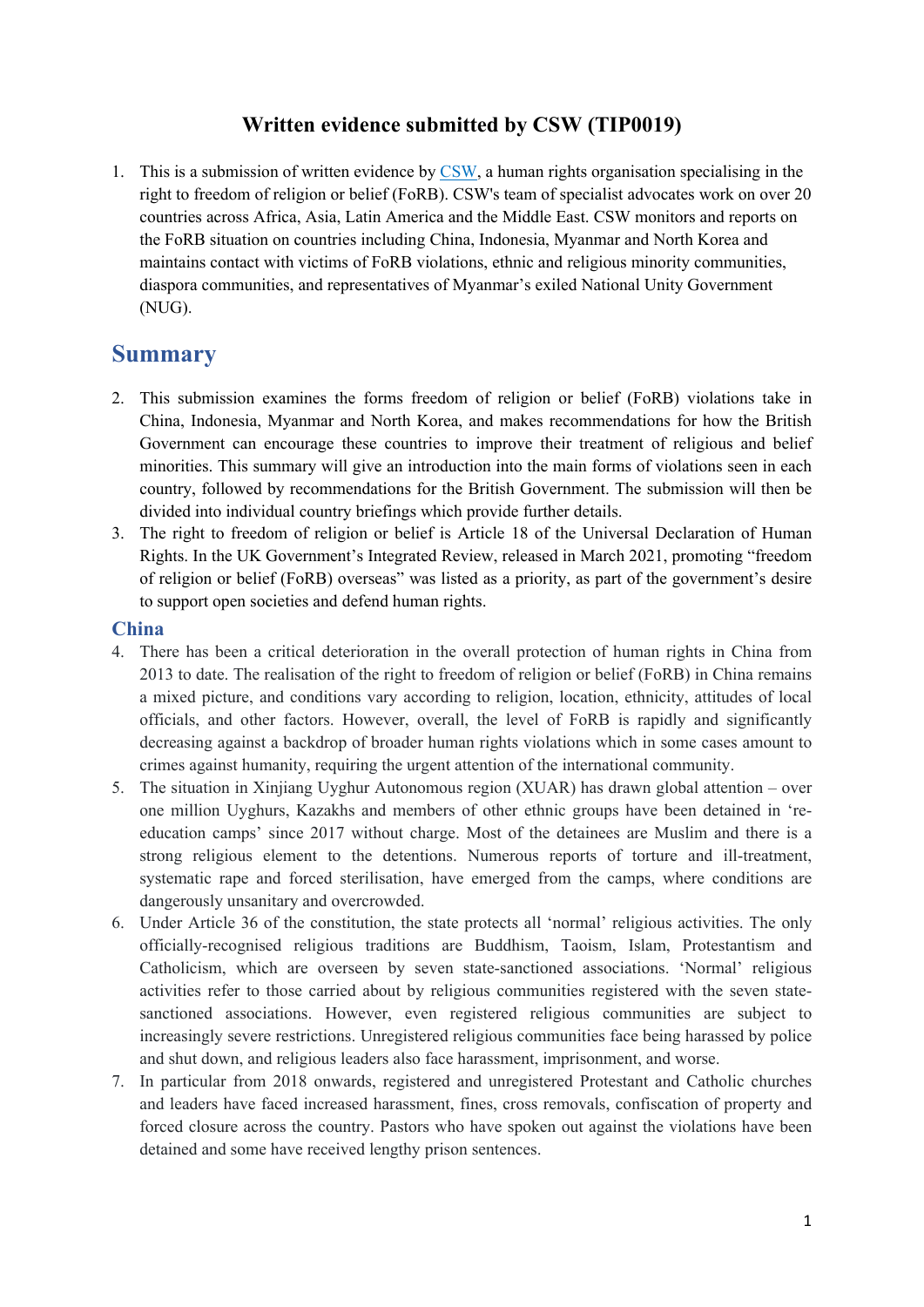- 8. Human rights defenders (particularly human rights lawyers who take on FoRB-related cases) can face harassment, intimidation, arbitrary detention, enforced disappearance, and severe torture from the authorities. Increasingly, their family members are also facing harassment from the police, and can be fired from their jobs or evicted from their homes due to pressure from the authorities.
- 9. Tibetan Buddhists' religious services are disrupted, institutions monitored, and sites closed. Tibetan Buddhist monks who have peacefully called for greater freedoms for Tibetans have been detained and tortured, sometimes leading to death in custody or soon after release.
- 10. At least 20 religion or belief groups in China have been labelled as xie jiao, usually translated into English as 'heterodox teachings' or 'evil cults'. Individuals affiliated with such groups have been charged under Article 300 of the Criminal Law, which prohibits 'organizing/using a cult to undermine implementation of the law'. Penalties include harassment, fines and lengthy imprisonment. This impacts religious movements like Falun Gong (banned since 1999) and Church of Almighty God (CAG) (labelled 'xie jiao' in 1995). Falun Gong practitioners and supporters outside China continue to report the arrest, imprisonment, torture and death in custody of Falun Gong practitioners across the country. A series of expert reports suggest that Falun Gong practitioners and other ethnic and religious minorities have been victims of forced organ harvesting. According to research by non-profit humanitarian organisation Dui Hua, CAG members make up the second largest grouping of individuals convicted under Article 300 after Falun Gong.
- 11. In June 2020, the National People's Congress Standing Committee, China's highest legislative body, passed a new national security law for Hong Kong amid grave human rights concerns. The law was met with fierce opposition from activists, residents, legal experts and democratic governments around the world, who believe the law is a serious threat to human rights and fundamental freedoms. Catholics, Protestants and Falun Gong practitioners have all expressed concern about the future of FoRB in the city. Some Christian leaders have already left Hong Kong due to concerns for their freedom and safety and at least one pastors' organisation has disbanded, alongside numerous unions, students' groups, and civil society organisations.

#### Recommendations on China for the UK Government

12. At every possible opportunity, in public and in private:

- Urge the Chinese government to respect, protect and promote the right to freedom of religion or belief for all people in China.
- Condemn the use of re-education camps, and all forms of extra-legal detention, enforced disappearance and arbitrary detention.
- Investigate and monitor cases of human rights abuses including violations of the right to FoRB.
- Support all available means of investigation into human rights abuses in XUAR, including inquiries into whether abuses perpetrated by the Chinese government constitute crimes against humanity and genocide.
- Consider sanctions against policymakers responsible for human rights abuses including those responsible for the abuses in XUAR.
- Urge the Chinese government to implement the policy recommendations below:
	- o Protect the right of all people in China to freedom of thought, conscience and religion, in accordance with Article 18 of the ICCPR and the UDHR.
	- o Ensure that any form of registration system is optional, not mandatory, and is not used as a tool to control religious activities.
	- o Immediately release all prisoners of conscience detained in connection with their religion or belief and impartially investigate cases of wrongful imprisonment.
	- o Immediately and completely end all forms of forced organ harvesting.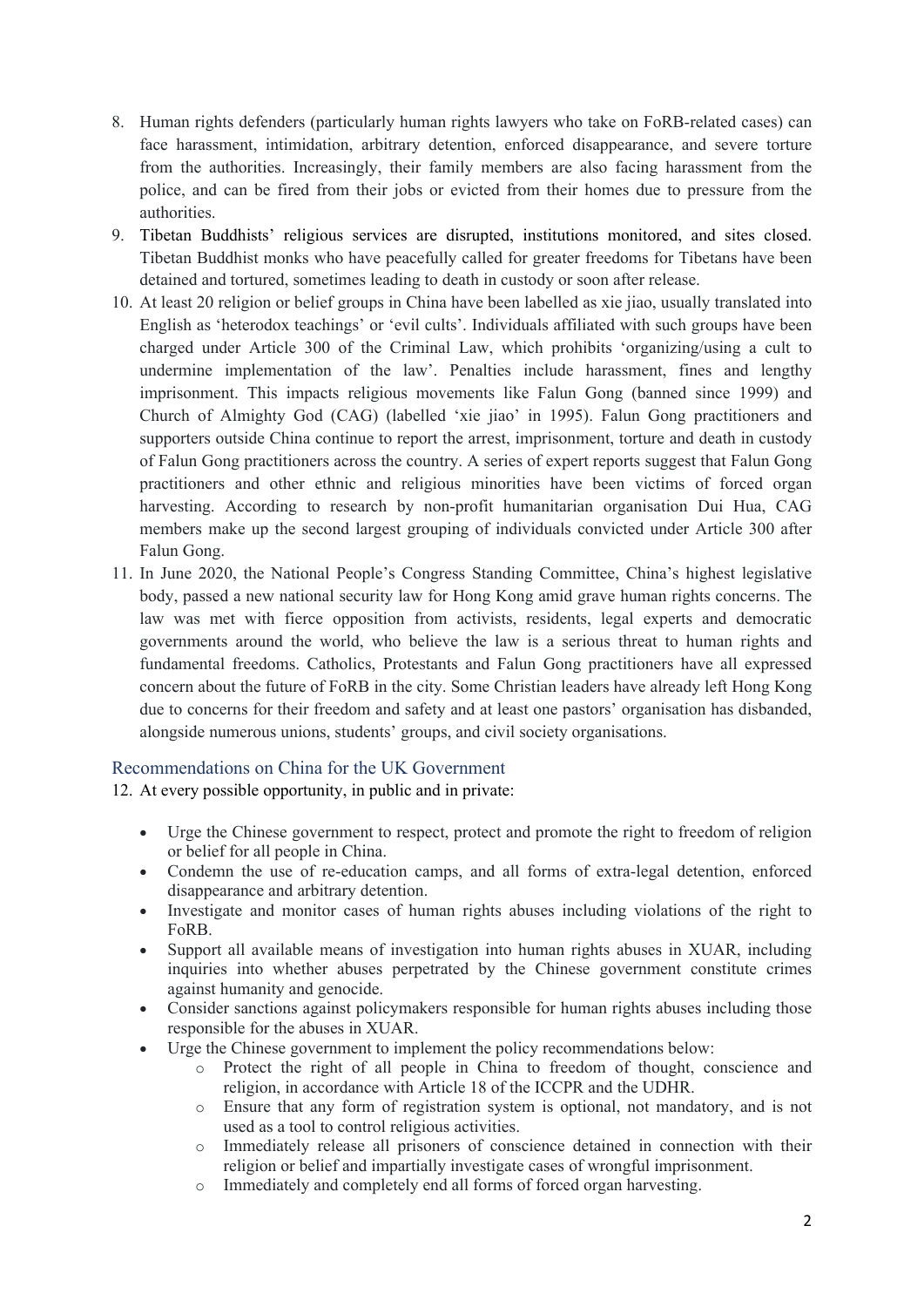- o End the demolition of religious buildings as a means of limiting religious practice, and establish a complaints mechanism for religious groups affected.
- o Immediately release human rights defenders detained or imprisoned in connection with their peaceful defence of the rights of others.
- o Ensure that no citizen is detained incommunicado and that family members of detainees are informed of their whereabouts and the charges against them in good time, in accordance with international standards.
- o Abolish and end the use of re-education camps, and all forms of extra-legal detention, enforced disappearance and arbitrary detention.
- o Protect the rights of detainees and prisoners and immediately cease all forms of torture and ill-treatment, and impartially investigate allegations and reports of torture and deaths in detention.
- 13. The UK should also call for a Special Session of the HRC, to scrutinise the array of violations perpetrated by the government of China. A recent statement by 50 United Nations experts called for a Special Session, and this call has been echoed by over 300 NGOs, including CSW, in the form of both an [open](file:///C:/Users/Marguerite/AppData/Local/Microsoft/Windows/INetCache/Content.Outlook/Z5SGH9O1/1.%09https:/www.hrw.org/news/2020/09/09/global-call-international-human-rights-monitoring-mechanisms-china) [letter](file:///C:/Users/Marguerite/AppData/Local/Microsoft/Windows/INetCache/Content.Outlook/Z5SGH9O1/1.%09https:/www.hrw.org/news/2020/09/09/global-call-international-human-rights-monitoring-mechanisms-china) and an oral statement during the General Debate on Item 4 at the 45th Session of the HRC.

#### **Indonesia**

- 14. Indonesia, the world's largest Muslim-majority nation, has a long tradition of pluralism, freedom of religion or belief (FoRB) and inter-religious harmony, and is widely respected around the world for its successful transition from authoritarian rule to democracy. Rising religious intolerance, however, threatens to destroy these achievements and poses a threat not only to the country's religious minorities, but to all Indonesians who value democracy, human rights, peace and stability.
- 15. Under current president Joko Widodo's administration there have been some positive changes. In November 2017 the Constitutional Court made it legal for indigenous faith groups to identify their faith on identity cards. This decision has been hailed by activists as a 'new chapter for religious freedom.' There has also been a decline in state-sponsored violations of FoRB. However, there continues to be growing religious intolerance in society, with religion a major theme in the 2019 presidential elections. The Jakarta Post published an [editorial](https://www.thejakartapost.com/academia/2019/05/11/intolerance-crisis.html) on 11 May 2019 in which it argued that "Indonesia is in a deep crisis of intolerance."
- 16. Incidents of violence against religious minorities, particularly Christians, Ahmadiyyas, Shi'as and adherents of religions or beliefs not recognised by the state, including indigenous traditional beliefs, continue periodically within a climate of impunity. Violations and intolerance take various forms - Christian churches are closed down or attacked, Ahmadiyya Muslim mosques and homes burned, Shi'as displaced, Buddhist temples targeted and Confucianists made vulnerable, as well as pluralistic-minded Sunnis and atheists.
- 17. The blasphemy laws in Indonesia have long been a cause of injustice and division, as they contain a very low threshold of requirements for evidence or proof of intent. The laws are misused for political reasons as well as religious intolerance to silence dissent, criticism or debate. The most significant example is the former governor of Jakarta, Basuki Tjahaja Purnama (known as 'Ahok'), who was sentenced to two years in prison on charges of blasphemy in 2017.
- 18. The Ahmadiyya Muslim community has existed in Indonesia since 1925, and claims a population of approximately 500,000, across 330 branches throughout the country. The Ahmadiyya consider themselves to be Muslims, but are regarded by some other Muslims as heretical. A Joint Ministerial Decree introduced in 2008 by the Minister of Religious Affairs, the Attorney General and the Minister of Home Affairs prohibited promulgation of Ahmadiyya teachings, and in 2011 the then Minister of Religious Affairs repeatedly called for an outright ban on the Ahmadiyya. Although there has been, according to Ahmadi representatives, 'some improvement' under the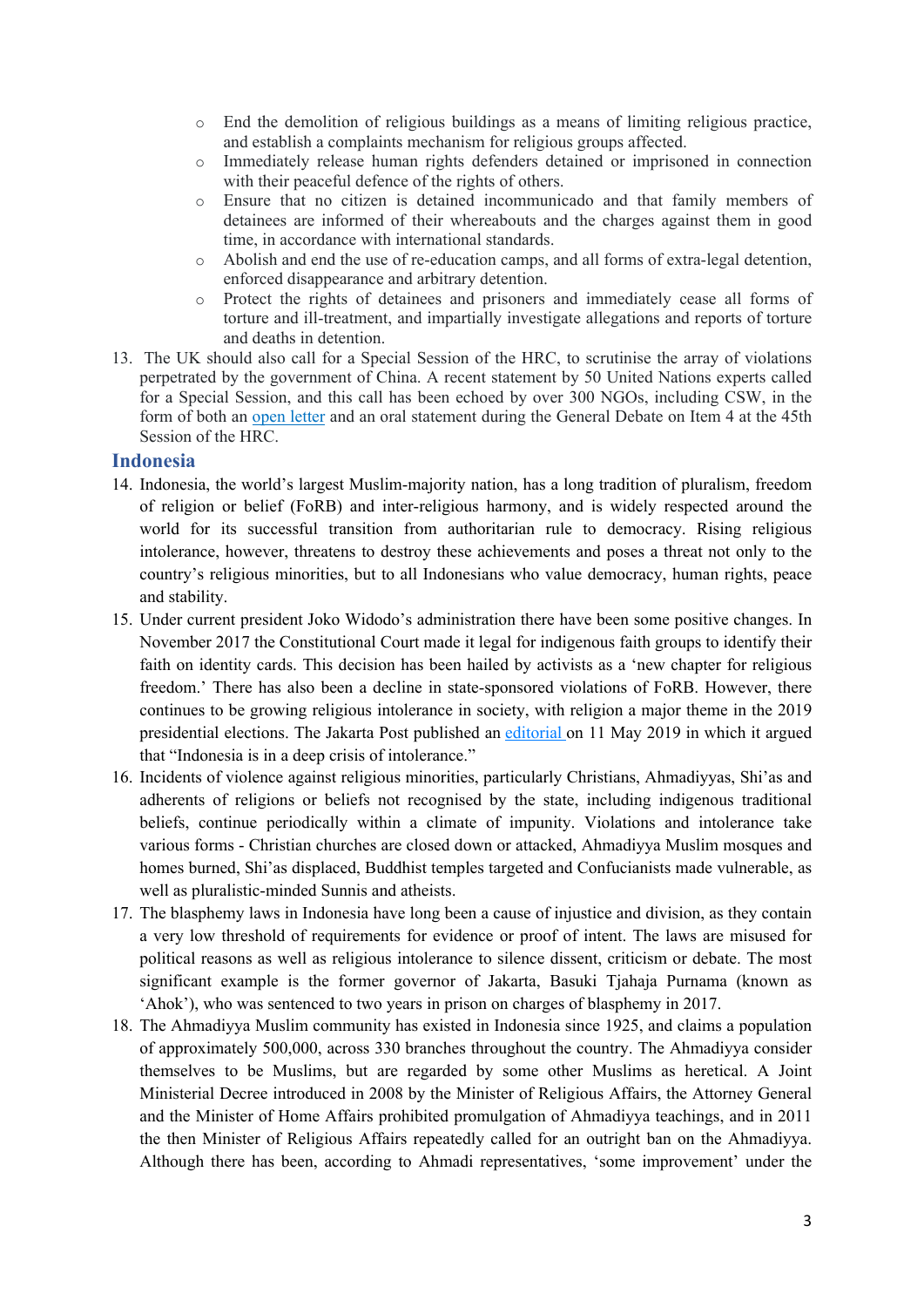government of President Joko Widodo, intimidation of the Ahmadiyya continues and Ahmadiyya activities continue to be restricted to date.

### Recommendations on Indonesia for the UK Government

19. The UK Government must urge the Indonesian government to:

- Review existing laws and policies to ensure their compatibility with international protections for freedom of religion or belief, and to bring them in line with Indonesia's own constitution.
- Ensure that crimes against religious minorities cannot be committed with impunity, that perpetrators are arrested and investigations properly carried out, and that justice is done.
- Repeal or amend the blasphemy laws to ensure that they are not misused to settle personal scores or target religious minorities.
- Immediately review the 2008 anti-Ahmadiyya decree and work towards its repeal.
- Extend human rights education, including principles of freedom of religion or belief, in the security forces by engaging in talks with other governments so they may share examples of best practice.
- Invest further in initiatives to protect and promote the principles of freedom of religion or belief and to promote interfaith harmony and dialogue.
- Invite the UN Special Rapporteur on freedom of religion or belief to visit the country with unhindered access.

### **Myanmar**

- 20. On 1 February 2021 Myanmar's army seized power in a coup, declaring a year-long state of emergency and placing the country's democratically elected leader, Aung San Suu Kyi, and other civilian leaders under house arrest. Political power is now held by the commander-in-chief of the Myanmar army, General Min Aung Hlaing. The coup ended a decade of political reform which saw some limited positive political developments. The situation for religious and ethnic minorities in Myanmar has deteriorated further following the coup, and internal conflicts have been exacerbated by violent crackdowns on protestors.
- 21. While Aung San Suu Kyi's government faced heavy international criticism for their failure to stop the human rights violations against the Rohingya by Myanmar's military, it seems likely that they were exercising at least some moderating influence on the military more generally, which has now been removed. On October 21 the Assistance Association for Political Prisoners in Burma (AAPP) [reported](https://twitter.com/aapp_burma/status/1450816509182312449) that 1,181 people had been killed, 9,073 arrested and 7,086 are currently in prison.
- 22. Prior to the coup in August 2017 Myanmar's army launched attacks on Rohingya villages and civilians which resulted in over 700,000 people fleeing to Bangladesh, thousands killed, and hundreds of villages burned. Reports of the atrocities of mass violence perpetrated during this period include the burning of homes, schools and mosques, the deliberate burning of people to death inside their homes, mass rape, torture, execution without trial, and the blocking of aid. The Independent International Fact-Finding Mission established by the UN Human Rights Council claims to have documented evidence of genocide. The crisis follows decades of severe persecution of the Rohingyas.
- 23. In recent years violations of FoRB and other human rights have also been observed in several states in northern Myanmar, notably in Kachin and northern Shan states, perpetrated against the majority Christian Kachin and Chin ethnic groups. Widespread conflict between the Myanmar Army and the Kachin Independence Army (KIA) has led to thousands of civilian deaths, and the displacement of over 120,000 people. In September 2018 the UN Independent International Fact-Finding Mission on Myanmar declared that the violations documented in Kachin and Shan states amounted to crimes against humanity and war crimes.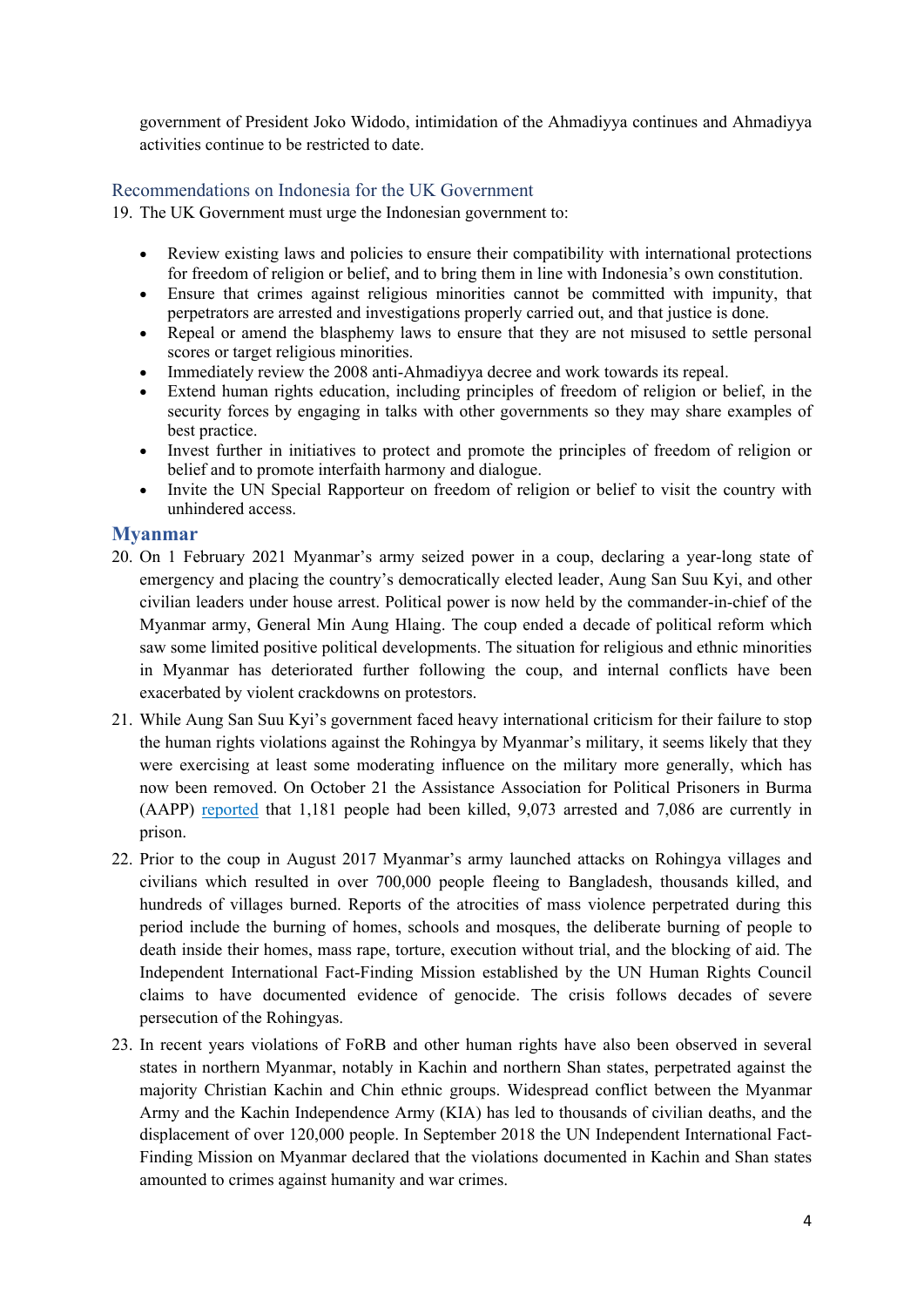#### Recommendations on Myanmar for the UK Government

24. The UK government must:

- Lead the call for a global arms embargo on Myanmar in discussions with allies, after the UN Security Council resolution on the issue was blocked by China and Russia.
- Continue to impose robust, targeted sanctions against the Myanmar military and militaryowned enterprises.
- Take a coordinated approach with other UN member states, agencies, international institutions including the EU, and Special Envoys to ensure that in all dialogues and exchanges with Myanmar human rights are raised and demands made that Myanmar fulfils its human rights obligations.
- Urge other countries, including Japan, India, Thailand and Vietnam, to cease all training of the Myanmar military.
- Increase international pressure on the Myanmar military to remove blocks to humanitarian access in the ethnic states.
- Provide cross-border humanitarian aid to those in most need in the ethnic conflict areas.
- Urge the Indian government to allow humanitarian actors to deliver aid along the Myanmar/Indian border, including to the Myanmar refugees in makeshift camps along the Indian border
- Urge the Indian and Thai governments not to deport Myanmar refugees back to Myanmar.
- Engage with and consider supporting initiatives driven by civil society organisations and legal experts that seek to analyse evidence indicating crimes against humanity.
- Support efforts to strengthen and better resource the UNHCR to accelerate applications for Myanmar nationals in countries where they are at risk of deportation to Myanmar.
- Consider funding support, through the FCDO's Magna Carta fund or other funds, for Myanmar's National Unity Government and the diaspora community to advocate for a return to democratic rule in Myanmar.

#### **North Korea**

- 25. The Democratic People's Republic of Korea (DPRK), or North Korea, is the world's most closed, isolated, and repressive state, with one of the worst records for human rights. It is ruled by the only dictatorship in the world which is both a dynasty and portrays itself as a deity.
- 26. There is no freedom of thought, conscience, religion or belief, and any North Korean who expresses an opinion or a belief which differs from the regime's propaganda faces severe punishment. [According](https://www.bbc.co.uk/news/world-asia-44069749) [to](https://www.bbc.co.uk/news/world-asia-44069749) [The](https://www.bbc.co.uk/news/world-asia-44069749) [Korea](https://www.bbc.co.uk/news/world-asia-44069749) [Institute](https://www.bbc.co.uk/news/world-asia-44069749) [for](https://www.bbc.co.uk/news/world-asia-44069749) [National](https://www.bbc.co.uk/news/world-asia-44069749) [Unification](https://www.bbc.co.uk/news/world-asia-44069749), a South Korean government agency, it is estimated that between 80,000 and 120,000 people are detained in prison camps, where they endure dire living conditions and brutal torture. Many of these are Christians.
- 27. Defectors who are forcibly returned to North Korea are charged with 'treachery against the nation', sent to prison camps and face abuse, violence and even execution. Despite this, the Chinese government has retained its policy of repatriating all North Korean defectors.
- 28. The gravity and extent of human rights abuses were exposed in the ground-breaking [United](https://www.ohchr.org/en/hrbodies/hrc/coidprk/pages/reportofthecommissionofinquirydprk.aspx) [Nations](https://www.ohchr.org/en/hrbodies/hrc/coidprk/pages/reportofthecommissionofinquirydprk.aspx) [Commission](https://www.ohchr.org/en/hrbodies/hrc/coidprk/pages/reportofthecommissionofinquirydprk.aspx) [of](https://www.ohchr.org/en/hrbodies/hrc/coidprk/pages/reportofthecommissionofinquirydprk.aspx) [Inquiry](https://www.ohchr.org/en/hrbodies/hrc/coidprk/pages/reportofthecommissionofinquirydprk.aspx) [\(COI\)](https://www.ohchr.org/en/hrbodies/hrc/coidprk/pages/reportofthecommissionofinquirydprk.aspx) [report](https://www.ohchr.org/en/hrbodies/hrc/coidprk/pages/reportofthecommissionofinquirydprk.aspx) on human rights in North Korea, published in February 2014 after a year-long investigation. The Commission concluded that the gravity, scale, and nature of the violations of human rights in North Korea 'reveal a State that does not have any parallel in the contemporary world'. The report details widespread crimes against humanity and noted that 'there is an almost complete denial of the right to freedom of thought, conscience and religion'. It concluded that the regime 'considers the spread of Christianity a particularly severe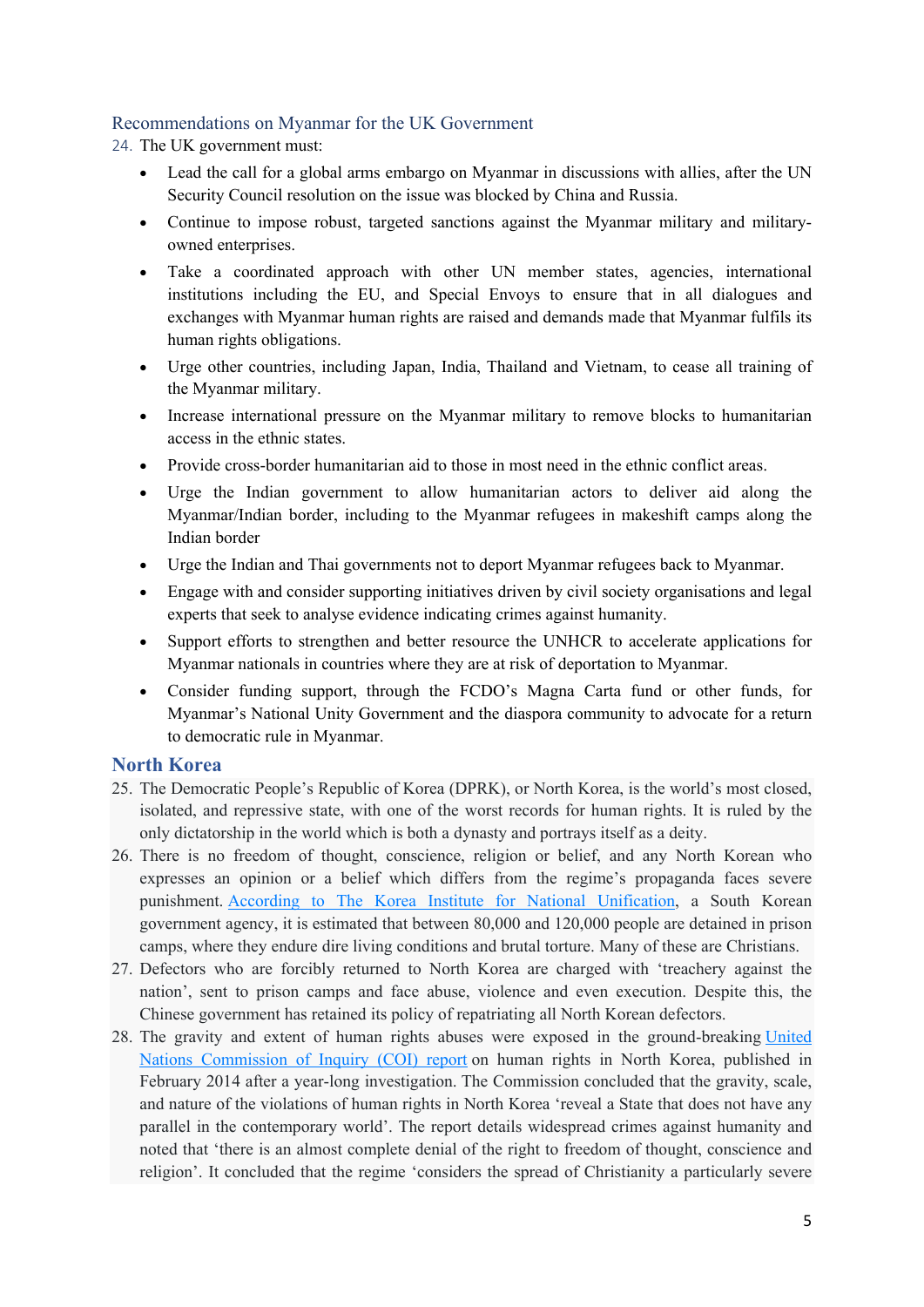threat' and as a result, 'Christians are prohibited from practising their religion and are persecuted'. There have been no improvements since the publication of this report.

#### Recommendations on North Korea for the UK Government

#### 29. The UK government must:

- Ensure that the human rights situation in North Korea continues to be discussed annually at the UN and separately from the question of nuclear non-proliferation.
- Urge all governments engaging with North Korea to raise human rights concerns.
- Ensure that the International Criminal Court investigates allegations of crimes against humanity thoroughly, in particular following up on investigations by the UN Commission of Inquiry and the UN Field Office, and prosecutes for these crimes if sufficient evidence is found.
- Urge the North Korean government to:
	- o Ensure that all human rights are upheld and defended by the government, including the right to freedom of religion or belief.
	- o Release all persons currently detained in prison camps immediately and unconditionally, and to provide for their physical, mental and societal rehabilitation where needed.
	- o Stop charging defectors from the nation with 'treachery' or requesting that defectors into China be returned to North Korea.
	- o End the violent, targeted persecution of Christians across the nation.
	- o Implement all of the recommendations of the UN COI report published in February 2014.

# **China – Detailed Country Briefing**

30. There has been a critical deterioration in the overall protection of human rights in China from 2013 to date. The realisation of the right to freedom of religion or belief (FoRB) in China remains a mixed picture, and conditions vary according to religion, location, ethnicity, attitudes of local officials, and other factors. **However, overall, the level of FoRB is rapidly and significantly decreasing against a backdrop of broader human rights violations which in some cases amount to crimes against humanity, requiring the urgent attention of, and action from, the international community**.

#### State-sanctioned religion

- 31. Under Article 36 of the constitution, the state protects all 'normal' religious activities. The five officially-recognised religious traditions – Buddhism, Taoism, Islam, Protestantism and Catholicism – are overseen by seven state-sanctioned associations. In reality, 'normal' religious activities refers to those carried out by religious communities registered with these associations. However, registered religious communities are also subject to increasingly severe restrictions, and are forced to demonstrate loyalty to the Chinese Communist Party.
- 32. On 1 February 2018, China's State Council revisions to the 2005 Regulations on Religious Affairs came into effect. These measures strengthen state control over religious activities in China and remove the grey area in which some unregistered churches' activities were previously partially tolerated. In March 2018 the United Front Work Department, an agency of the Chinese Communist Party, began overseeing ethnic and religious affairs in the country in a move to further strengthen Party control. On 1 May 2021, new administrative measures on religious staff came into effect. Broadly, the regulations include requirements that clergy "support the leadership of the Communist Party" (Article 3), which likely translates into a prohibition on any criticism of Party actions and policies. The new regulations also mean that senior leaders will remain in their position for a term of three to five years, and after this the individual must again submit their personal information to the authorities (Article 27).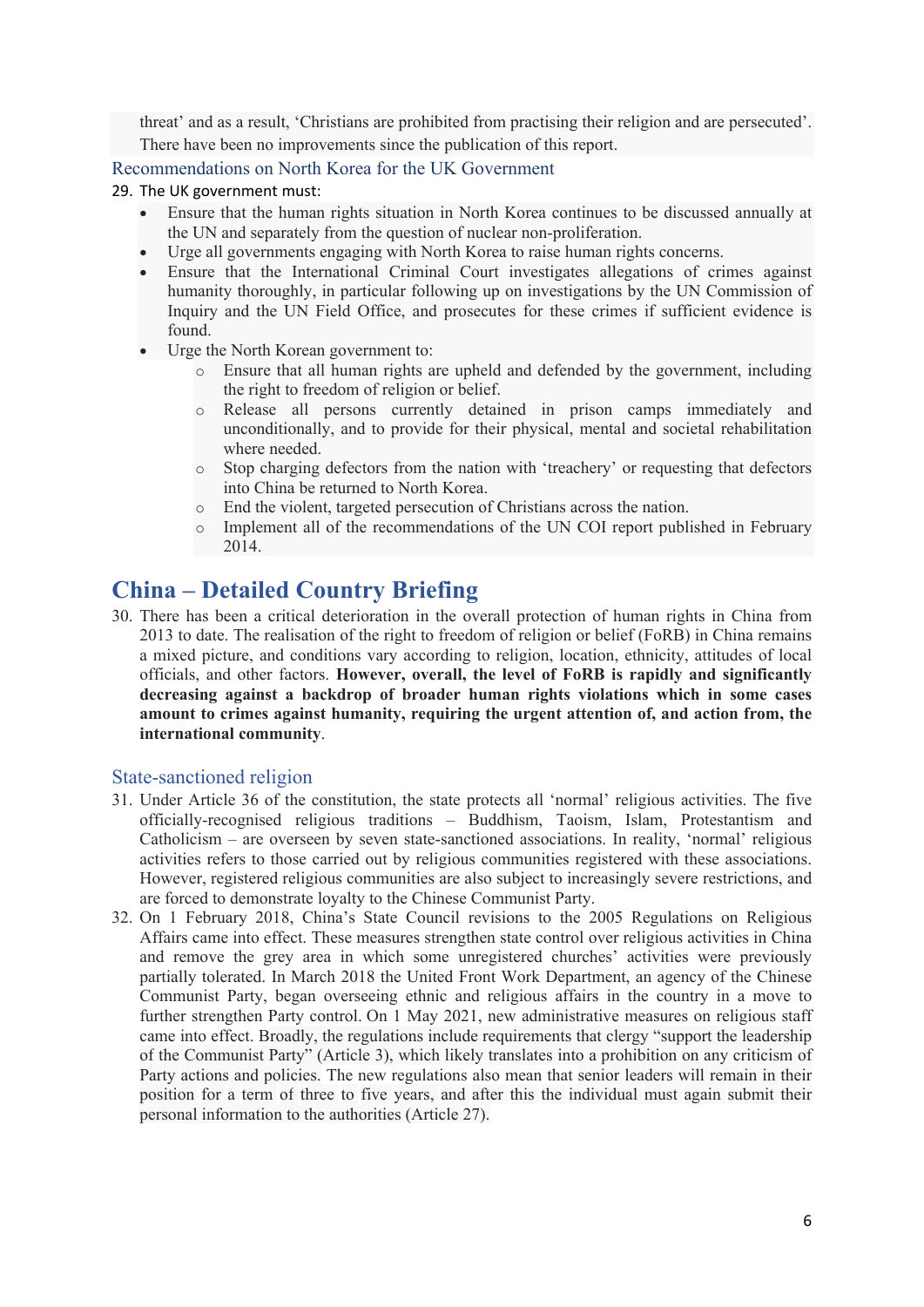# Xinjiang Uyghur Autonomous Region

- 33. In the Xinjiang Uyghur Autonomous Region (XUAR), over one million Uyghurs, Kazakhs and members of other ethnic groups have been detained without charge in 're-education camps' since 2017. Most of the detainees are Muslim and there is a strong religious element to the detentions. Numerous reports of brutal torture and ill-treatment, systematic rape and forced sterilisation, have emerged from the camps, where conditions are dangerously unsanitary and overcrowded.
- 34. Individuals have been detained for acts as basic as having the WhatsApp application on their mobile phones, having relatives abroad, accessing religious materials online, and engaging in peaceful religious activities, including praying or wearing 'Islamic' clothing.
- 35. Outside the camps, mosques and sacred sites have been destroyed and religious leaders have been handed long prison sentences; witnesses say religious identity and practice is being deliberately erased by the authorities. There are also reports of widespread forced labour in the region and beyond.
- 36. The government's actions are a full-scale attack on Uyghur identity, culture and religion. The devastating and long-term impact of these actions cannot be overstated.

### Protestant and Catholic churches

- 37. From 2018 onwards in particular, registered and unregistered Protestant and Catholic churches and pastors have faced increased harassment, fines, cross removals, confiscation of property and forced closure across the country. Pastors who have spoken out against the violations have been detained and some have received lengthy prison sentences.
- 38. Historically, some Catholics have attended churches under the state-sanctioned Chinese Catholic Patriotic Association, while others belong to communities led by bishops recognised by the Vatican. The government insists religious groups operate without foreign oversight. On 22 September 2018, the Vatican and the Chinese government came to a provisional agreement about the ordination of bishops which was extended in September 2020. Yet the authorities continue to detain and remove Catholic clergy without government approval. Catholic churches have been destroyed and religious symbols forcibly removed from churches and from people's homes.

#### **Tibet**

- 39. Tibetan Buddhists' religious services are disrupted, institutions monitored, and sites closed. A 'renovation' campaign by the authorities launched in July 2016 resulted in the demolition of hundreds of homes at Larung Gar Buddhist institute in Sertar, Sichuan Province. Larung Gar is believed to be one of the largest Buddhist teaching centres in the world, with a population of over 10,000; a demolition order detailed plans to reduce the number of residents to 5,000.
- 40. Tibetan Buddhist monks who have peacefully called for greater freedoms for Tibetans have been detained and tortured, sometimes leading to death in custody or soon after release.
- 41. In September 2021, it was reported that an estimated 117 Tibetans were detained after a spate of arrests by Chinese authorities in the Tibetan Autonomous Prefecture, a figure confirmed by the non-profit organisation Tibet Watch. According to Radio Free Asia (RFA), the crackdown by authorities focused on language rights and possession of banned images of Tibetan spiritual leader the Dalai Lama.

#### Falun Gong and xie jiao

- 42. At least 20 religion or belief groups in China have been labelled as xie jiao, usually translated into English as 'heterodox teachings' or 'evil cults'. Individuals affiliated with such groups have been charged under Article 300 of the Criminal Law, which prohibits 'organizing/using a cult to undermine implementation of the law'. Penalties include harassment, fines and lengthy imprisonment.
- 43. The largest group classified as a 'xie jiao' in China, Falun Gong, has been banned since 1999. Practitioners and supporters outside China continue to report the arrest, imprisonment, torture and death in custody of Falun Gong practitioners across the country. A series of expert reports suggest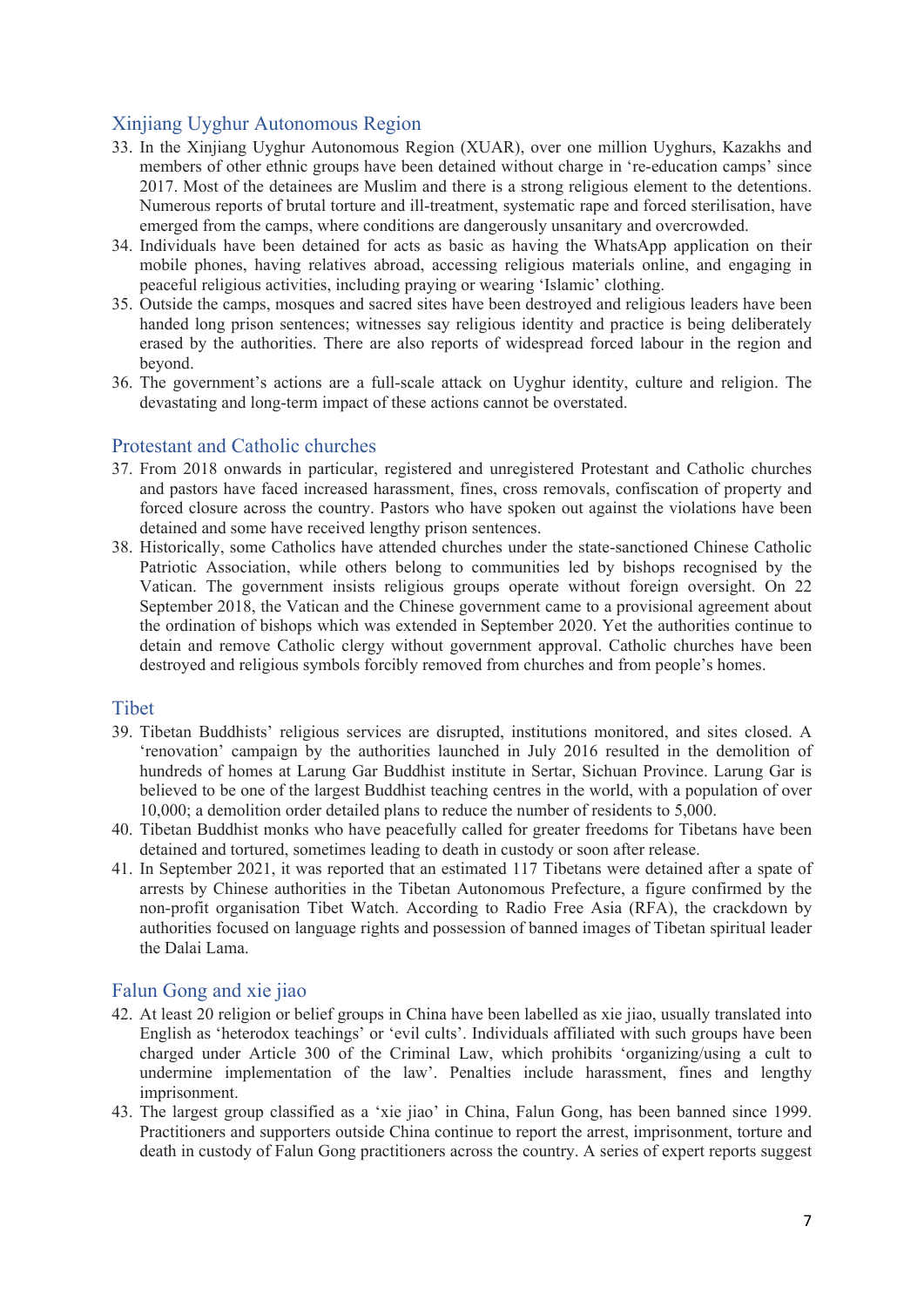that Falun Gong practitioners and other ethnic and religious minorities have been victims of forced organ harvesting.

44. The Church of Almighty God (CAG) was labelled a 'xie jiao' in 1995. According to research by non-profit humanitarian organisation Dui Hua, CAG members make up the second largest grouping of individuals convicted under Article 300 after Falun Gong. CAG groups outside China report ongoing and serious violations against CAG members, including torture in detention, intrusive surveillance, and intense pressure to recant.

#### Detention of human rights defenders

- 45. Beginning in July 2015, over 300 human rights lawyers and activists, their colleagues and family members, were interrogated, detained and in some cases imprisoned or disappeared, in what has been dubbed the 709 crackdown – a reference to the day of the first detention, 9 JulyMany of those since released have described appalling physical and psychological torture.
- 46. Lawyers who take on FoRB-related cases can face harassment and intimidation from the authorities; those who continuously take on such cases become targets, and can be detained and tortured, jailed or disappeared. Increasingly, human rights defenders' family members are also severely harassed by the police and can be fired from their jobs and evicted from their homes for no reason other than pressure from the authorities.

#### Recent developments

#### COVID-19

- 47. In September 2020, CSW published exclusive [research](https://www.csw.org.uk/2020/09/21/report/4811/article.htm) into the impact of the COVID-19 pandemic on unregistered Protestant 'house' churches in China. The research examines three case studies, including a police raid on Xingguang Church in Xiamen, Fujian Province, and a crackdown on Early Rain Church, in Chengdu, Sichuan Province, which took place over Easter 2020. Early Rain Church's pastor, Wang Yi, remains imprisoned on spurious charges of 'inciting to subvert state power' and 'illegal business operations,' and members of the church continued to face harassment, arbitrary detention, and threats. The third case study considered the experiences of Xiashangtang Church, an unregistered house church based in Wuhan, the epicentre of the COVID-19 outbreak, whose attempts to offer assistance in response to the pandemic were refused because the church is considered an "illegal organisation."
- 48. In addition, in a new and worrying trend, some internet users in China have alleged that the January 2021 coronavirus outbreak in Hebei Province originated in a church, causing an increase in online hostility towards Christians, with some online commentators calling on such churches to be completely disbanded.
- 49. Those who have reported on the pandemic have also been targeted. On 28 December, authorities in Shanghai sentenced Christian citizen journalist and former lawyer Zhang Zhan to four years in prison on charges of "picking quarrels and provoking trouble." Zhang was detained in May 2020 after she had travelled to Wuhan to report on the pandemic, and has been on partial hunger strike since she was arbitrarily detained. On 2 August, prison authorities informed her parents over the phone that Zhang had been hospitalised on 31 July, with symptoms indicating serious health conditions caused by severe malnourishment, including rapid weight loss and oedema. Hong Kong
- 50. In June 2020, the National People's Congress Standing Committee, China's highest legislative body, passed a new national security law for Hong Kong amid grave human rights concerns. The law was met with fierce opposition from activists, residents, legal experts and democratic governments around the world, who believe the law is a serious threat to human rights and fundamental freedoms. Catholics, Protestants and Falun Gong practitioners have all expressed concern about the future of FoRB in the city.
- 51. Some faith groups who supported pro-democracy protesters are also concerned about retaliation from the authorities. On 7 December 2020, the Good Neighbour North District Church in Hong Kong reported that its HSBC bank account had been frozen. In an open letter to HSBC posted on Facebook, the church said the actions were an "act of political retaliation" for offering humanitarian aid to protestors.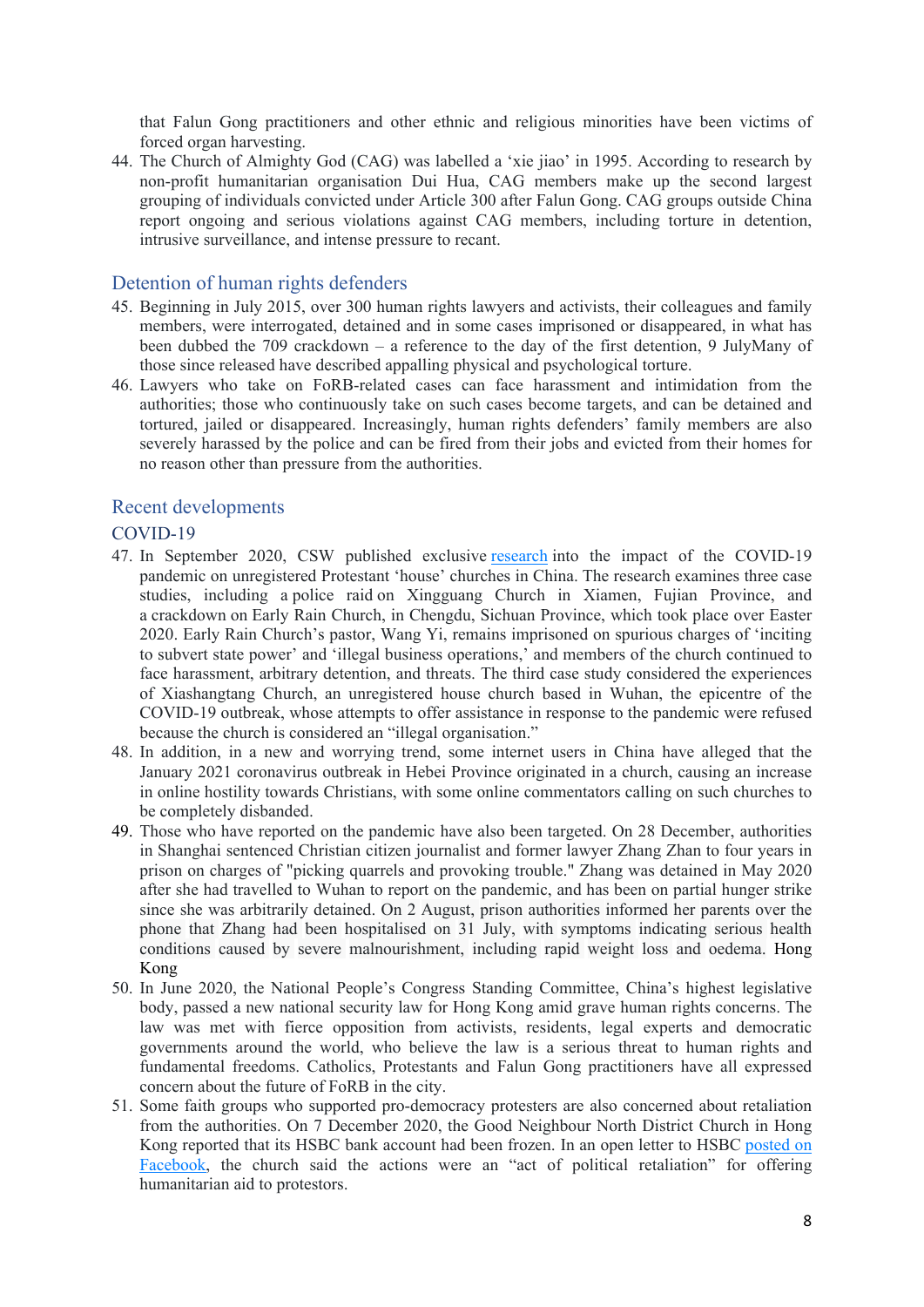52. On 4 June 2021, for the first time since 1990, the anniversary of the Tiananmen Square massacre was not commemorated by a vigil in Victoria Park. In 2020, authorities banned the vigil citing Covid-19 concerns. Despite this, thousands gathered at the park, the usual meeting place for the anniversary. Authorities later arrested and charged leading opposition figures, including activist Joshua Wong Chi-fung, for taking part in an "unauthorized assembly". This year, authorities warned that any attendees could face up to 5 years in prison.

#### Human Rights Defenders

- 53. A number of human rights defenders remain missing or in detention, including human rights lawyer Gao Zhisheng, who is well-known for his courageous defence of religious minorities. Between 2006 and 2011 he was disappeared multiple times and suffered beatings and torture. From 2011-2014 he served a prison sentence. He was released in August 2014, only to disappear again in August 2017. In January 2021, news emerged of the suicide of Gao's sister in May 2020 after she had become depressed whilst worrying about her brother's suffering. In April this year, Gao's wife Geng He reported that police in the northern province of Shaanxi had finally admitted to holding Gao but had denied Geng any opportunity to speak with him.
- 54. On 22 October 2020 human rights lawyer Chang Weiping was detained and charged with 'inciting subversion'. He had previously represented clients in cases related to freedom of religion or belief (FoRB), forced demolition and discrimination (HIV, gender and LGBT issues). In March 2021 the charge was changed to 'subversion', a more serious charge which can carry punishments of up to a life sentence. In September, Chang's lawyer was able to meet with him for the first time, and reported that he had been subject to torture.

#### Targeting of Church Officials

- 55. Zhang Chunlei was one of five members of Love (Ren'ai) Reformed Church in Guiyang to be administratively detained in March 2021 as part of a police operation against the church. The unregistered Protestant church was forcibly shut down by the authorities in September 2018, months after China's revised administrative regulations on religion came into force. On 1 April 2021, his family was notified that he had been criminally detained 'on suspicion of fraud'. The charges against Mr Zhang have been changed repeatedly, and on 21 July Guiyang's No.2 Detention Centre cited 'endangering national security' as the reason for declining the lawyer's request of a meeting with Mr Zhang for the fifth time in a month.
- 56. On 20 July 2021, the wife of Zhao Weikai, the leader of Xuncheng Reformed Church in Taiyuan, was notified that he had been arrested on charges of 'unlawfully possessing items that advocate terrorism or extremism,' in possibly the first such case involving a church leader in the country. Mr Zhao and his wife have faced repeated harassment by the authorities, supposedly in relation to their insistence on educating their three children at home rather than in a state school.
- 57. On 23 May 2021, Pastor Yang Hua of Living Stone Church was attacked and beaten by a government official in a police station in Guiyang. The perpetrator was in plainclothes but claimed he represented the district level Committee of Political and Legal Affairs. He later said that police refused to investigate the matter. Yang Hua was released in June 2019 after serving a two-and-a-half-year sentence for "divulging state secrets", in a crackdown on Living Stone Church's leaders and members.

# **Indonesia - Detailed Country Briefing**

- 58. Indonesia, the world's largest Muslim-majority nation, has a long tradition of pluralism, freedom of religion or belief (FoRB) and inter-religious harmony, and is widely respected around the world for its successful transition from authoritarian rule to democracy. Rising religious intolerance, however, threatens to destroy these achievements and poses a threat not only to the country's religious minorities, but to all Indonesians who value democracy, human rights, peace and stability.
- 59. Under current president Joko Widodo's administration there have been some positive changes. In November 2017 the Constitutional Court made it legal for indigenous faith groups to identify their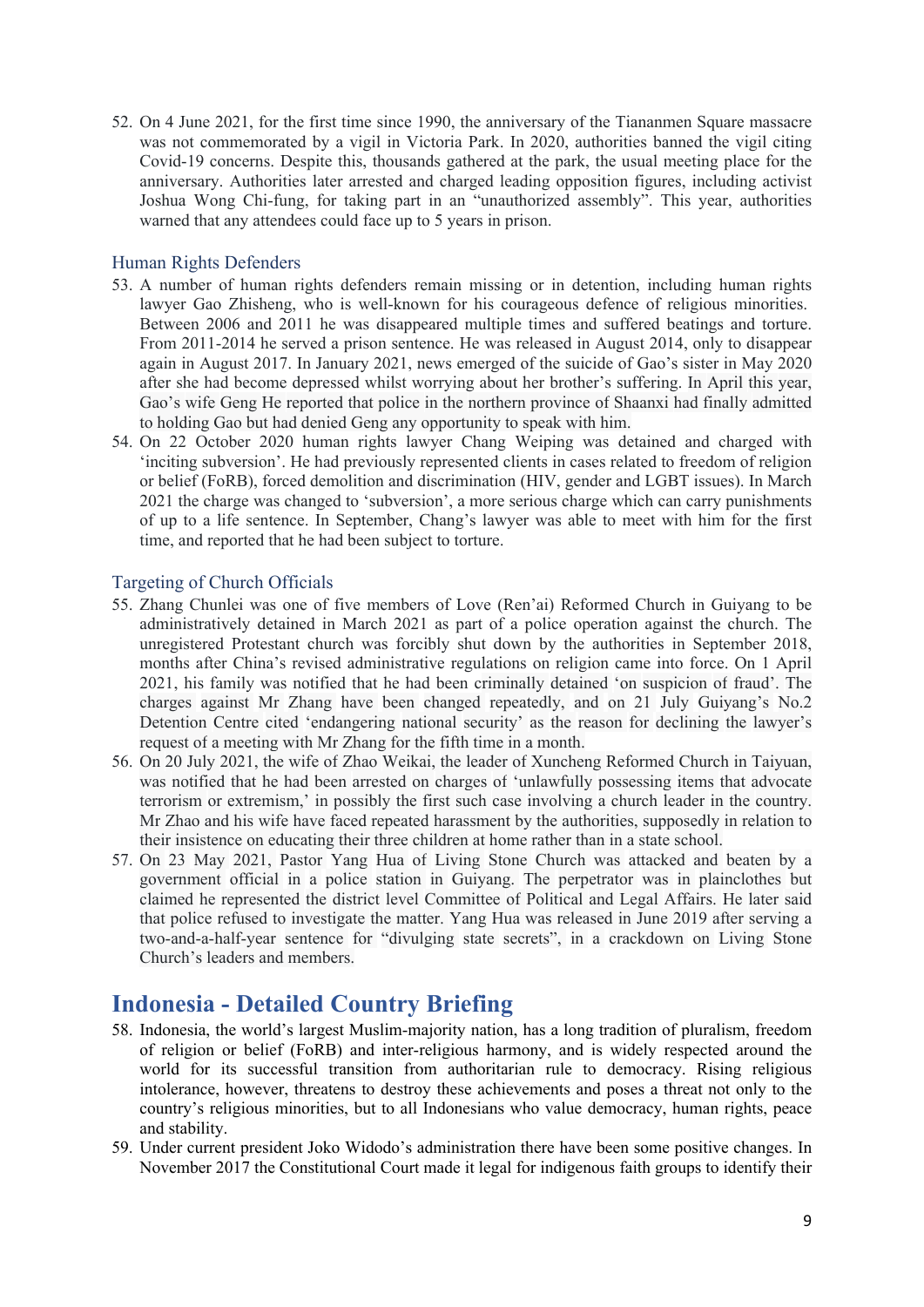faith on identity cards. This decision has been hailed by activists as a 'new chapter for religious freedom.' There has also been a decline in state-sponsored violations of FoRB. However, there continues to be growing religious intolerance in society, with religion a major theme in the 2019 presidential elections. The Jakarta Post published an [editorial](https://www.thejakartapost.com/academia/2019/05/11/intolerance-crisis.html) [o](https://www.thejakartapost.com/academia/2019/05/11/intolerance-crisis.html)n 11 May 2019" in which it argued that "Indonesia is in a deep crisis of intolerance."

#### Ongoing violations

- 60. Incidents of violence against religious minorities, particularly Christians, Ahmadiyyas, Shi'as and adherents of religions or beliefs not recognised by the state, including indigenous traditional beliefs, continue periodically within a climate of impunity. Violations and intolerance take various forms - Christian churches are closed down or attacked, Ahmadiyya Muslim mosques and homes burned, Shi'as displaced, Buddhist temples targeted and Confucianists made vulnerable, as well as pluralistic-minded Sunnis and atheists.
- 61. One of the darkest days for religious minorities in the country occurred on 13 May 2018 when three churches in Surabaya, Indonesia's second largest city, were attacked within minutes of each other by a family of suicide bombers; other churches have periodically been attacked by terrorists.

#### Blasphemy laws

- 62. The blasphemy laws in Indonesia have long been a cause of injustice and division, as they contain a very low threshold of requirements for evidence or proof of intent. The laws are misused for political reasons as well as religious intolerance to silence dissent, criticism or debate. The most significant example is the former governor of Jakarta, Basuki Tjahaja Purnama (known as 'Ahok'), who was sentenced to two years in prison on charges of blasphemy in 2017. In April 2020, a man from Surabaya was charged with blasphemy for altering the lyrics to a religious song.
- 63. The United Nations Special Rapporteurs on freedom of religion or belief, and freedom of opinion and expression, and the Independent Expert on the promotion of a democratic and equitable international order, recently described blasphemy laws as "an unlawful restriction on freedom of expression" which "disproportionately target persons belonging to religious minorities, traditional religions, non-believers, and political dissidents."
- 64. In 2019, proposals were made for revisions to Indonesia's Criminal Code, which would include an expansion of blasphemy laws to criminalise acts such as defaming a religion, persuading someone to be a non-believer, disturbing a religious ritual or making noise near a house of worship, insulting a cleric while leading a ritual, stealing religious artefacts and damaging a house of worship. This legislation was postponed in September 2019 on the instructions of the President, following popular protests against it, but it is likely to return in due course once the worst of the COVID-19 pandemic is over and the legislature has the capacity to consider it.

#### Ahmadiyya Muslim community

- 65. The Ahmadiyya Muslim community has existed in Indonesia since 1925, and claims a population of approximately 500,000, across 330 branches throughout the country. The Ahmadiyya consider themselves to be Muslims, but are regarded by some other Muslims as heretical.
- 66. Since 2005, the community has experienced serious violations of FoRB, including incidents of violence. A Joint Ministerial Decree introduced in 2008 by the Minister of Religious Affairs, the Attorney General and the Minister of Home Affairs prohibited promulgation of Ahmadiyya teachings. In 2011, the then Minister of Religious Affairs repeatedly called for an outright ban on the Ahmadiyya, and in 2013, the governor of West Java said that there would be no violence against the Ahmadiyya if there were no Ahmadiyya teachings or practices, describing Ahmadiyya Islam as "a deviant belief." The "problem," he added, "will disappear if the belief disappears."
- 67. Although there has been, according to Ahmadi representatives, 'some improvement' under the government of President Joko Widodo, intimidation of the Ahmadiyya continues and Ahmadiyya activities continue to be restricted to date.

#### Recent developments

68. In March 2020, 15 Indonesians [filed](https://twitter.com/andreasharsono/status/1235707989459337216) [a](https://twitter.com/andreasharsono/status/1235707989459337216) [lawsuit](https://twitter.com/andreasharsono/status/1235707989459337216) with the Supreme Court arguing that the closure of thousands of places of worship was being done under a discriminatory law, the 2006 Religious Harmony regulation.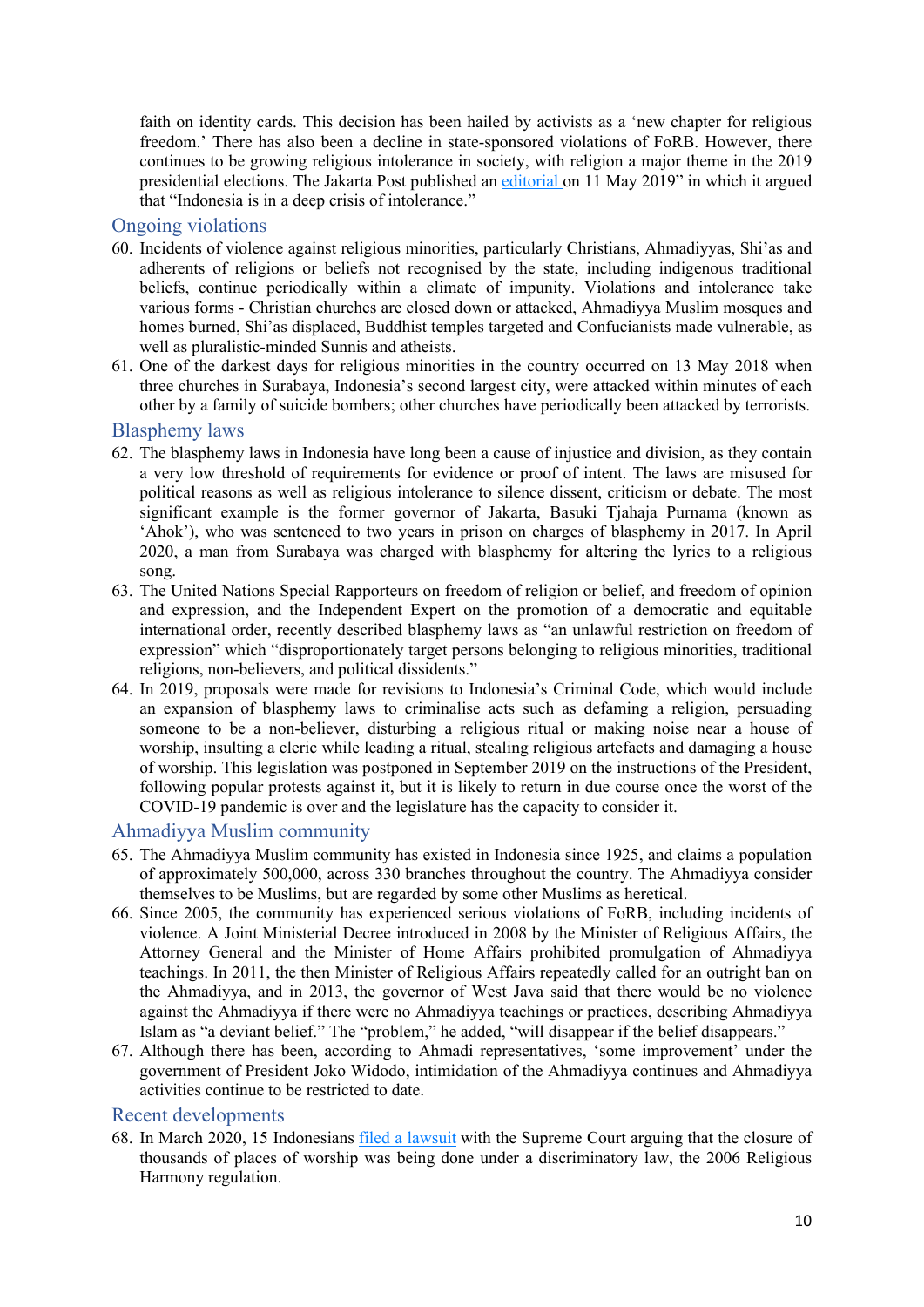- 69. In September 2020, UCA News [reported](https://www.ucanews.com/news/protestant-pastor-shot-dead-in-indonesia/89597) [t](https://www.ucanews.com/news/protestant-pastor-shot-dead-in-indonesia/89597)hat Reverend Yeremia Zanambani, a Protestant pastor and Bible translator, had been shot dead in Indonesia's restive Papua region. There was some dispute over whether he had been killed by the Indonesian military or by members of a local separatist group, however in October Indonesia's human rights commission (Komnas HAM) [reported](https://www.cnnindonesia.com/nasional/20201029125036-20-563926/investigasi-tim-kemanusiaan-pendeta-yeremia-ditembak-tni) that a fact-finding team believed Pastor Zanambani had been tortured and killed by the military, who were hoping to extract information on stolen military weapons.
- 70. In November 2020, UCA News [reported](https://www.https/www.ucanews.com/news/hardline-cleric-returns-from-exile-to-indonesia/90240) that Muhammad Rizieq Shihab (known as Habib Rizieq), a notorious Indonesian hard-line Islamic cleric, had returned to Jakarta from self-imposed exile. In December, six of Habib Rizieq's supporters were killed in police clashes after police had made several attempts to investigate Habib Rizieq for violating COVID-19 related restrictions following his return to the country.
- 71. On 30 November 2020, IS-linked Islamic militants carried out an attack on a Salvation Army outpost in Lemban Tongoa village in Indonesia's Central Sulawesi province. Four people were killed, one of whom was beheaded, and several homes were burnt down, including a house used for prayers.
- 72. On Palm Sunday, 28 March 2021, suicide bombers [attacked](https://www.https/www.bbc.co.uk/news/world-asia-56553790) a Catholic Church in Makassar, South Sulawesi, leaving at least 14 people injured. Indonesia's President Joko Widodo called it "an act of terror" and ordered a police investigation. "I call on everyone to fight against terror and radicalism, which go against religious values" the President said.

# **Myanmar - Detailed Country Briefing**

- 73. On 1 February 2021 Myanmar's army seized power in a coup, declaring a year-long state of emergency and placing the country's democratically elected leader, Aung San Suu Kyi, and other civilian leaders under house arrest. Political power is now held by the commander-in-chief of the Myanmar army, General Min Aung Hlaing. The coup ended a decade of political reform which saw some limited positive political developments. The situation for religious and ethnic minorities in Myanmar has deteriorated further following the coup, and internal conflicts have been exacerbated by violent crackdowns on protestors.
- 74. While Aung San Suu Kyi's government faced heavy international criticism for their failure to stop the human rights violations against the Rohingya by Myanmar's military, it seems likely that they were exercising at least some moderating influence on the military more generally, which has now been removed. On October 21 the Assistance Association for Political Prisoners in Burma (AAPP) [reported](https://twitter.com/aapp_burma/status/1450816509182312449) that 1,181 people had been killed, 9,073 arrested and 7,086 are currently in prison.
- 75. Legislation in Myanmar also contributes to religious intolerance. In 2015 a previous government introduced a package of four laws aimed at the 'protection of race and religion.' These laws were passed despite opposition from civil society and the NLD within Burma, and from the international community, which highlighted significant human rights concerns. The legislation introduces restrictions on religious conversions and interfaith marriage, and furthers discrimination against religious and ethnic minorities, and against women. Furthermore, the penal code has been used to prosecute those deemed to have 'insulted' religion.

#### Violations against Muslims

76. Sporadic violence against Muslims has occurred throughout the country since 2012. This is separate from, although related to, the crisis facing the Rohingyas in Rakhine state, which is addressed in the subsequent section. Violations include the closure of mosques, demolition of homes and schools, discrimination in the judicial system and elsewhere, and mob violence. The day after the coup, the USCIRF Vice Chair Anurima Bhargava [said:](https://www.uscirf.gov/news-room/releases-statements/uscirf-worried-about-violence-against-rohingya-and-other-religious) "Given the history of brutal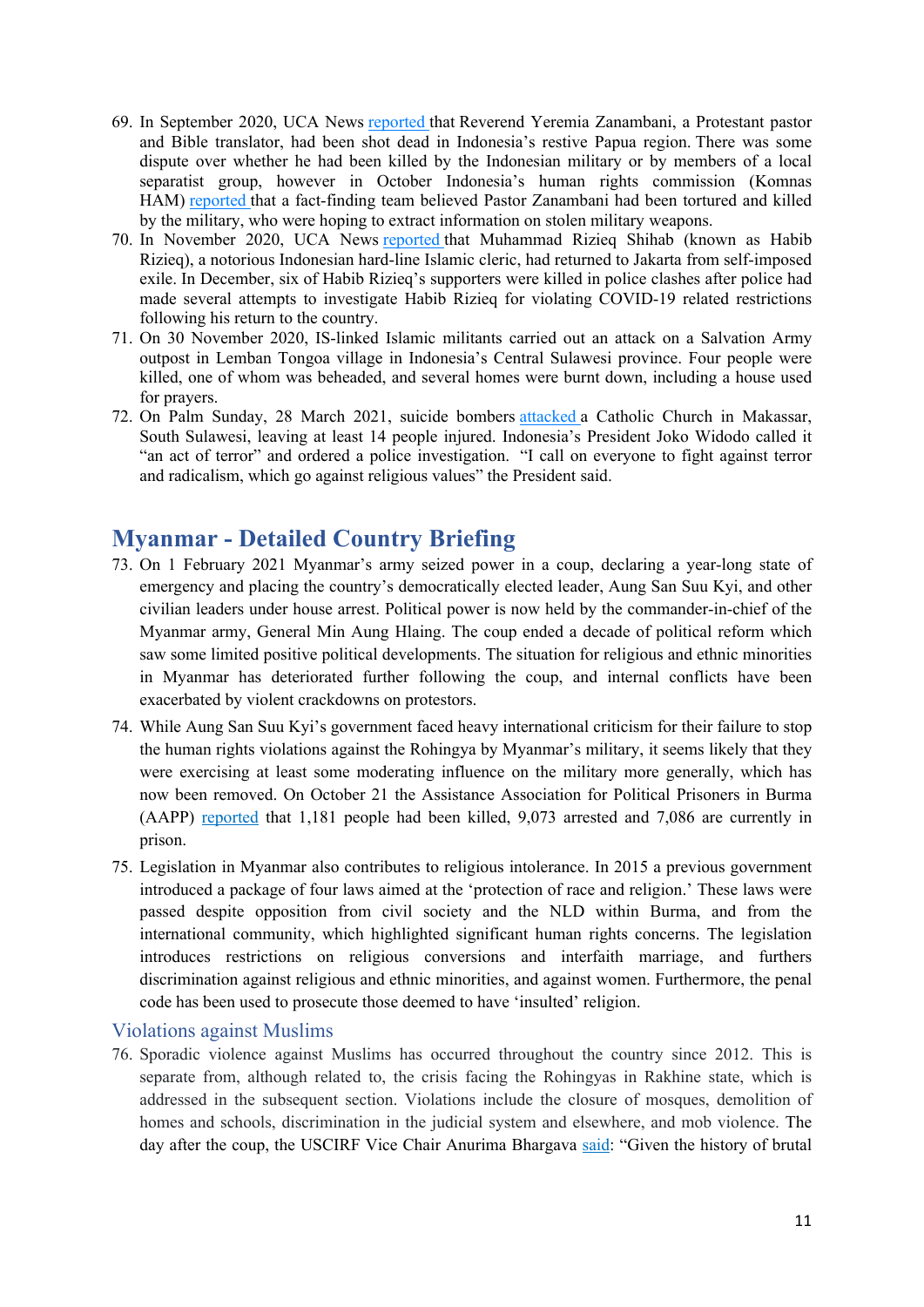atrocities by the Myanmar military, our fear is that violence could quickly escalate, especially towards religious and ethnic communities, such as the Rohingya and other Muslims."<sup>1</sup>

#### Rohingya crisis

- 77. In August 2017 Myanmar's army launched attacks on Rohingya villages and civilians which resulted in over 700,000 people fleeing to Bangladesh, thousands killed, and hundreds of villages burned. Reports of the atrocities of mass violence perpetrated during this period include the burning of homes, schools and mosques, the deliberate burning of people to death inside their homes, mass rape, torture, execution without trial, and the blocking of aid.
- 78. The UN Special Rapporteur for human rights in Myanmar has said that the violence against the Rohingya has the "hallmarks" of genocide; the Independent International Fact-Finding Mission established by the UN Human Rights Council claims to have documented evidence of genocide; and in January 2020 the International Court of Justice (ICJ) issued a ruling ordering the government of Myanmar to take immediate "provisional measures" to prevent genocide against the Rohingya.
- 79. The crisis follows decades of severe persecution of the Rohingyas. The state has continued to deny Rohingyas their citizenship rights, rendering them stateless, as the 1982 Citizenship Law remains in force even though the Rohingyas have existed in Myanmar for several centuries. The law has a serious impact on the country's Rohingya population who continue to live in the country without citizenship rights including the right to vote, to move freely, or to access basic services.

### Ethnic conflict

80. In recent years violations of FoRB and other human rights have also been observed in several states in northern Myanmar, notably in Kachin and northern Shan states, perpetrated against the majority Christian Kachin and Chin ethnic groups. Widespread conflict between the Burma Army and the Kachin Independence Army (KIA) has led to thousands of civilian deaths, and the displacement of over 120,000 people. In September 2018 the UN Independent International Fact-Finding Mission on Myanmar declared that the violations documented in Kachin and Shan states amounted to crimes against humanity and war crimes.

### Freedom of the press

- 81. Concerns regarding press freedom and freedom of expression remain. In a high profile case, two Reuters journalists working on the Rohingya crisis, Wa Lone, 31, and Kyaw Soe Oo, 27, were arrested on 12 December 2017. Within an hour of their arrest a request had been sent to the president's office for permission to charge the men under the little-used colonial era Official Secrets Act. Permission was granted the next day. One defence lawyer noted that this speed was unusual. On 3 September 2018 they were convicted and sentenced to seven years in prison. On 23 April 2019 the Supreme Court upheld their conviction and rejected their appeal, but on 7 May they received a presidential pardon and were released as part of a Buddhist New Year amnesty.
- 82. Many journalists, human rights defenders and activists remain detained in connection with the exercise of freedom of expression, and since the coup on 1 February, many journalists have been arrested and all independent media in the country has been shut down. Severe restrictions on the internet have also been imposed.

<sup>1</sup> USCIRF, USCIRF Worried about Violence against Rohingya and other Religious Communities Following Military Coup in Burma, 13 February 2021 [https://www.uscirf.gov/news-room/releases-statements/uscirf-worried-about-violence-against](https://www.uscirf.gov/news-room/releases-statements/uscirf-worried-about-violence-against-rohingya-and-other-religious)[rohingya-and-other-religious](https://www.uscirf.gov/news-room/releases-statements/uscirf-worried-about-violence-against-rohingya-and-other-religious)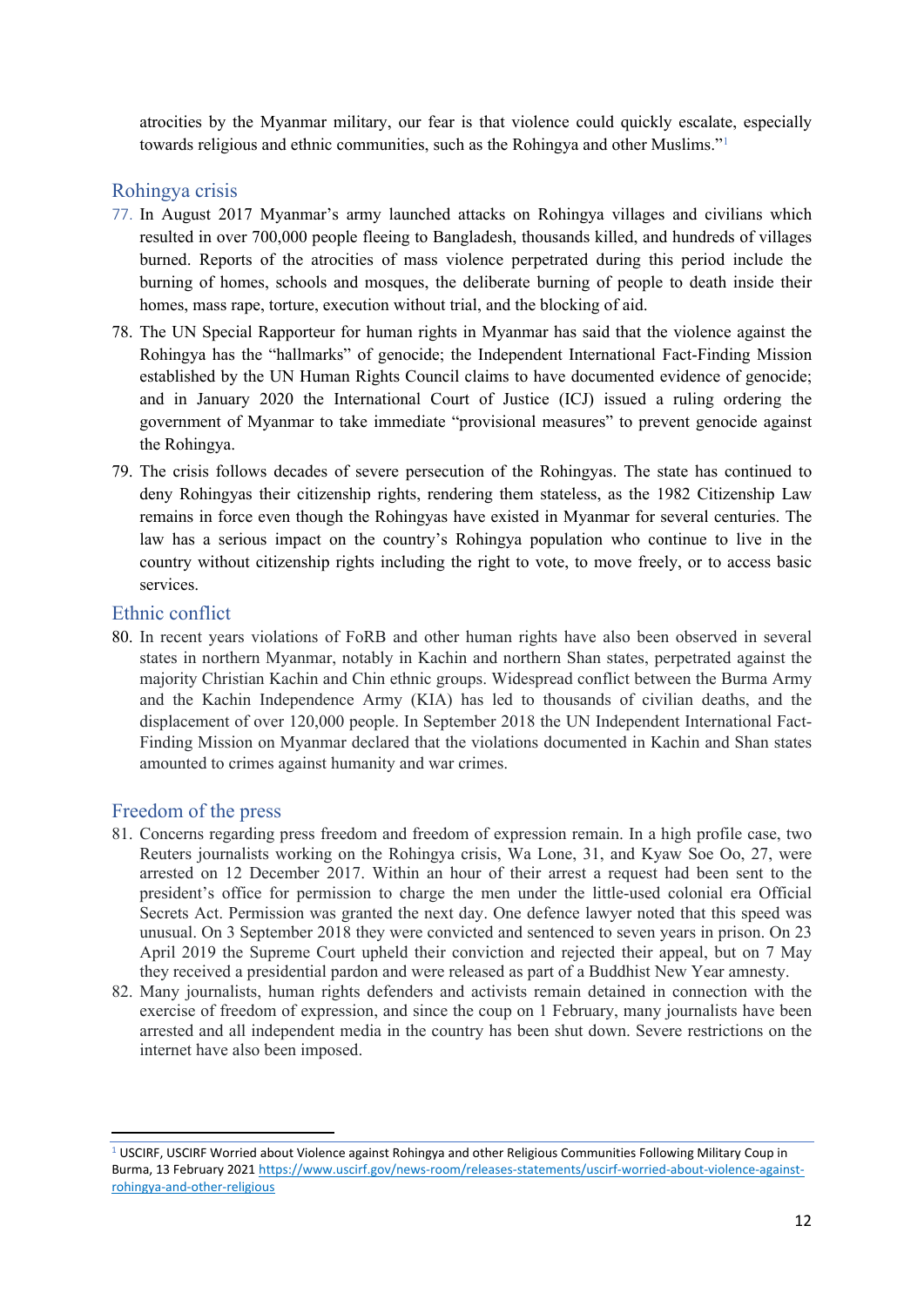## Recent developments

Coup

- 83. The situation for religious and ethnic minorities in Myanmar has deteriorated further following the coup, and internal conflicts have been exacerbated by violent crackdowns on protestors. Within hours of the coup, CSW confirmed that at least three Buddhist monks had been arrested, a concerning indicator of the coup's potential implications for the right to FoRB.
- 84. The day after the coup, the USCIRF Vice Chair Anurima Bhargava [said:](https://www.uscirf.gov/news-room/releases-statements/uscirf-worried-about-violence-against-rohingya-and-other-religious) "Given the history of brutal atrocities by the Myanmar military, our fear is that violence could quickly escalate, especially towards religious and ethnic communities, such as the Rohingya and other Muslims."
- 85. On 8 February the Joint Strategy Team, a group of local humanitarian non-governmental organisations (NGOs) providing assistance to people affected by armed conflict in Kachin and northern Shan States, said that "the military coup is severely affecting the IDPs communities in Kachin and Northern Shan states. The military are taking more positions with armed troops and artillery, even in towns; and it has impacted on the transportation and movement of local people including IDPs. The civilian population is very worried, fearing that armed clashes will occur."
- 86. In March the Free Burma Rangers stated that over 7,000 people had been displaced in Karen State over the previous two months due to attacks by the Myanmar Army, despite a ceasefire, while over 70,000 people were displaced in Arakan State, and 100,000 remained displaced in Kachin State and northern Shan State.
- 87. On May 11 a BBC article stated that more than 700 people have been killed by security forces and thousands have been detained in Myanmar. There have also been multiple [reports](https://www.bbc.co.uk/news/world-asia-india-57067130) of detainees being tortured while in custody, with some dying from their injuries. The same month, The Free Burma Rangers [reported](https://www.freeburmarangers.org/2021/05/11/interview-with-grandmother-on-the-run-and-update-on-burma-army-attacks/) that at least 40,000 people were internally displaced in Karen State. On May 17 the military also took control of the town of Mindat, Chinland. Responding to the attacks in Mindat, the British embassy [said:](https://www.bbc.co.uk/news/world-asia-57134964) "Attacks on civilians are illegal and cannot be justified."
- 88. On 18 September Baptist pastor Cung Biak Hum was shot by soldiers while trying to extinguish a blaze caused by artillery fire, which destroyed 19 homes in the Thantlang township. The Chin Human Rights Organization reported that soldiers proceeded to remove the pastor's finger and steal his wedding ring. In response to the killing, Tom Andrews, the UN Special Rapporteur on the situation of human rights in Myanmar [tweeted](https://twitter.com/RapporteurUn/status/1439284649860255746): "The murder of a Baptist minister and bombing of homes in Thantlang, Chin State are the latest examples of the living hell being delivered daily by junta forces against the people of Myanmar. The world needs to pay closer attention. More importantly, the world needs to act."

#### 89.

#### COVID-19

90. The COVID-19 pandemic has created grave concerns for Burma. Burma has suspended all commercial flights and closed all land borders. Burma's health system and ability to conduct testing are weak, with only 6.1 doctors per 10,000 people, well below the WHO's recommended minimum. In rural and conflict areas the availability of health care is significantly less. Coronavirus is having a devastating impact on communities of internally displaced people and refugees on Burma's borders, which are mainly made up of ethnic and religious minorities. In such camps overcrowding makes physical distancing impossible, and poor sanitation and limited water supplies make washing hands difficult.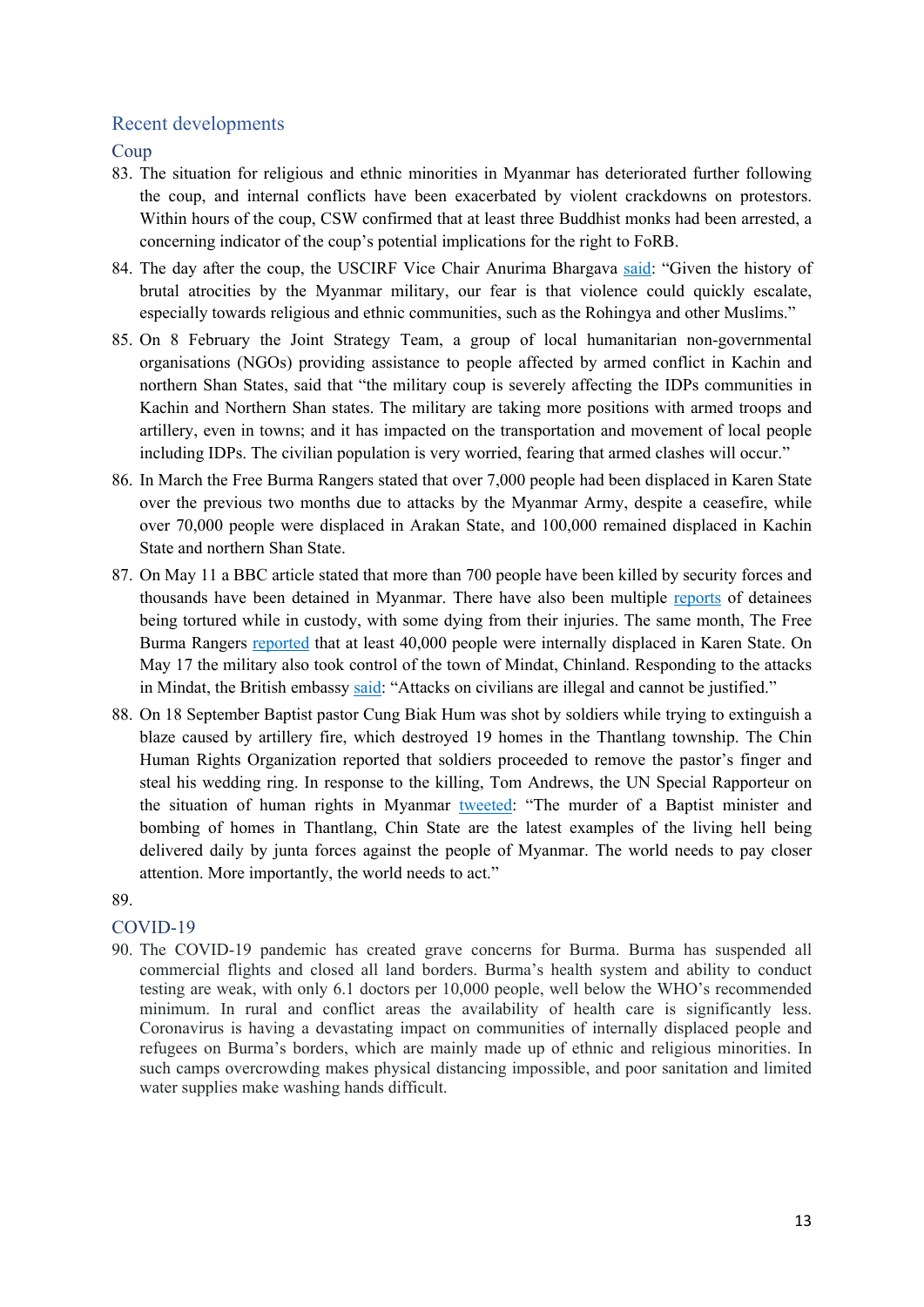# **North Korea - Detailed Country Briefing**

- 91. The Democratic People's Republic of Korea (DPRK), or North Korea, is the world's most closed, isolated, and repressive state, with one of the worst records for human rights. It is ruled by the only dictatorship in the world which is both a dynasty and portrays itself as a deity.
- 92. There is no freedom of thought, conscience, religion or belief, and any North Korean who expresses an opinion or a belief which differs from the regime's propaganda faces severe punishment. [According](https://www.bbc.co.uk/news/world-asia-44069749) [to](https://www.bbc.co.uk/news/world-asia-44069749) [The](https://www.bbc.co.uk/news/world-asia-44069749) [Korea](https://www.bbc.co.uk/news/world-asia-44069749) [Institute](https://www.bbc.co.uk/news/world-asia-44069749) [for](https://www.bbc.co.uk/news/world-asia-44069749) [National](https://www.bbc.co.uk/news/world-asia-44069749) [Unification](https://www.bbc.co.uk/news/world-asia-44069749), a South Korean government agency, it is estimated that between 80,000 and 120,000 people are detained in prison camps, where they endure dire living conditions and brutal torture. Many of these are Christians.
- 93. Defectors who are forcibly returned to North Korea are charged with 'treachery against the nation', sent to prison camps and face abuse, violence and even execution. Despite this, the Chinese government has retained its policy of repatriating all North Korean defectors.
- 94. In recent years, there has been increased engagement between the US and North Korea, and Kim Jong-Un has held several meetings with his South Korean counterpart Moon Jae-In, but, disappointingly, human rights concerns have not featured on the agenda of the talks. For engagement with North Korea to be meaningful, countries must raise their concerns about the human rights violations happening under Kim Jong-Un's leadership.

#### Commission of Inquiry

- 95. The gravity and extent of human rights abuses were exposed in the ground-breaking [United](https://www.ohchr.org/en/hrbodies/hrc/coidprk/pages/reportofthecommissionofinquirydprk.aspx) [Nations](https://www.ohchr.org/en/hrbodies/hrc/coidprk/pages/reportofthecommissionofinquirydprk.aspx) [Commission](https://www.ohchr.org/en/hrbodies/hrc/coidprk/pages/reportofthecommissionofinquirydprk.aspx) [of](https://www.ohchr.org/en/hrbodies/hrc/coidprk/pages/reportofthecommissionofinquirydprk.aspx) [Inquiry](https://www.ohchr.org/en/hrbodies/hrc/coidprk/pages/reportofthecommissionofinquirydprk.aspx) [\(COI\)](https://www.ohchr.org/en/hrbodies/hrc/coidprk/pages/reportofthecommissionofinquirydprk.aspx) [report](https://www.ohchr.org/en/hrbodies/hrc/coidprk/pages/reportofthecommissionofinquirydprk.aspx) on human rights in North Korea, published in February 2014 after a year-long investigation. The Commission concluded that the gravity, scale, and nature of the violations of human rights in North Korea 'reveal a State that does not have any parallel in the contemporary world'.
- 96. In addition to its total denial of respect for a wide range of other human rights, freedom of religion or belief in North Korea is non-existent, and the country is cited as one of the worst in the world for the persecution of Christians. Despite the presence of four official state-controlled churches in Pyongyang, Christians face the risk of detention in the prison camps, severe torture and, in some cases, execution for practising their religious beliefs. North Koreans suspected of having contact with South Korean or other foreign missionaries in China, and those caught in possession of a Bible, have been known to be executed.
- 97. The COI report details widespread crimes against humanity and noted that 'there is an almost complete denial of the right to freedom of thought, conscience and religion'. It concluded that the regime 'considers the spread of Christianity a particularly severe threat' and as a result, 'Christians are prohibited from practising their religion and are persecuted'. Severe punishments are inflicted on people 'caught practising Christianity'. Documented incidents include Christians being hung on a cross over a fire, crushed under a steamroller, herded off bridges and trampled underfoot.
- 98. The COI report calls for accountability for the widespread and grave violations of human rights, states that these violations amount to crimes against humanity, and calls for a referral to the International Criminal Court (ICC) for prosecution for these crimes.

Since the publication of the COI report, the human rights situation in North Korea has risen up the UN's agenda. The Human Rights Council and General Assembly passed resolutions in 2014 endorsing the report and its recommendations. In December 2014, the Security Council considered for the first time the human rights situation separately from the nuclear nonproliferation question, and human rights in North Korea are now discussed in this way every year. However, with the exception of the establishment of the UN Field Office in Seoul, few of the COI's recommendations have been implemented; further work must be done to see the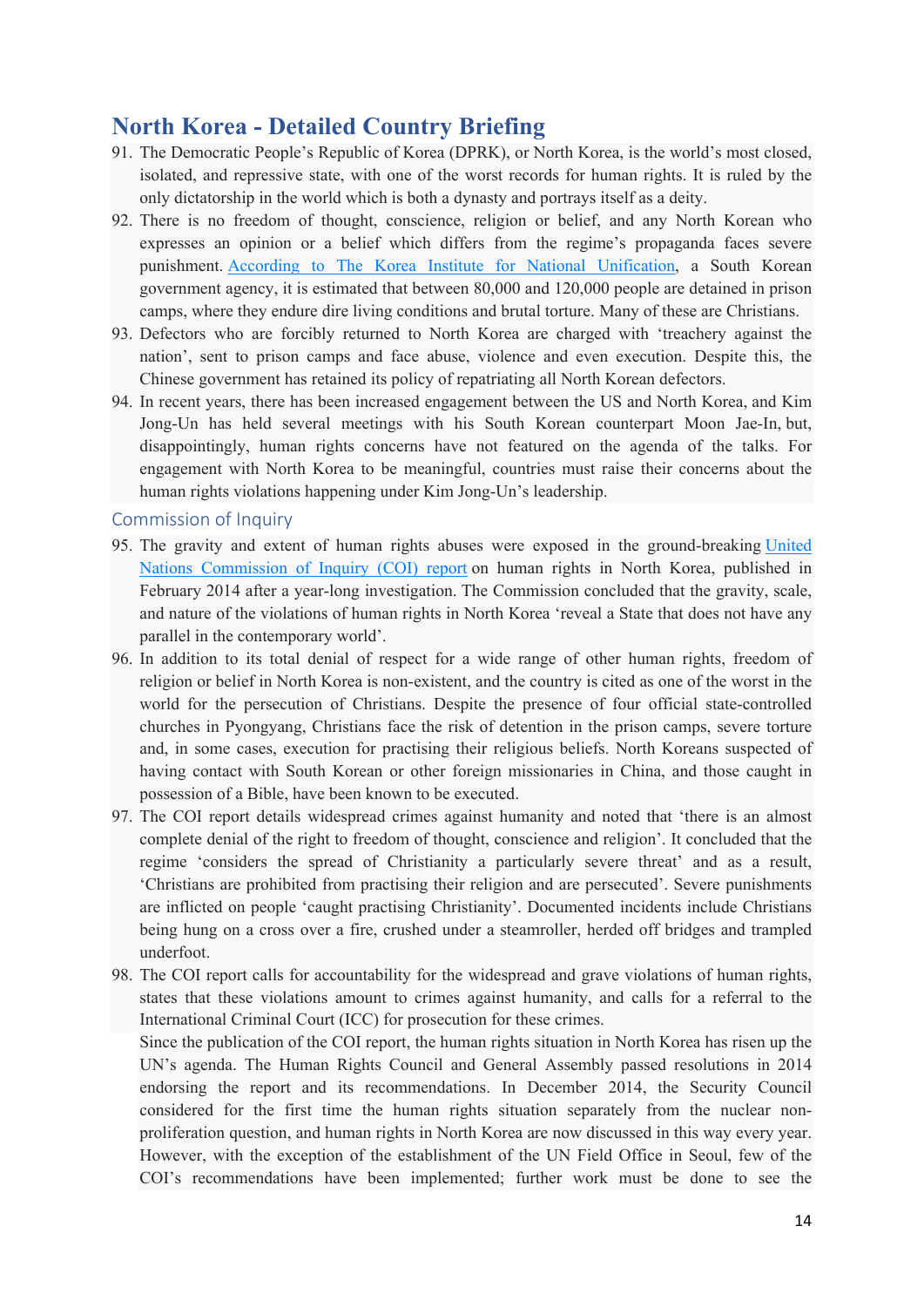recommendations implemented. Action to end the crimes against humanity in North Korea is long overdue.

99. In 2018 CSW published a [new](https://www.csw.org.uk/2018/01/31/report/3832/article.htm) [report](https://www.csw.org.uk/2018/01/31/report/3832/article.htm) which found that although the regime has not shown any signs of change in regard to human rights, increased flows of information into the country via radio broadcasts, DVDs, USB sticks and other means, as well as economic changes in the country, have resulted in a greater awareness among North Korean people about the outside world. The COI is believed to have had some impact within the country, resulting in anecdotal reports of a reduction in the most severe violations. That does not mean that there is any improvement in human rights in North Korea, but it does mean that international pressure and information flows need to be maintained and increased.

#### Recent developments

- 100. In April 2020, speculation mounted that Kim Jong-Un may have been gravely ill or may even have died. However, in May 2020 he re-emerged, opening a fertilizer plant outside Pyongyang. It is unclear precisely what happened to Kim in this time, however the episode highlighted once again how difficult it is to get reliable information regarding the situation in North Korea, including in relation to the ongoing COVID-19 pandemic.
- 101. The full impact of the coronavirus on North Korea remains unknown but should not be underestimated. Claims by the ruling regime that there are no cases in the country seem unlikely, given South Korea has seen over 11,000 cases and over 250 deaths, despite being praised for its handling of the virus.
- 102. [Reports](https://www.https/www.thetablet.co.uk/blogs/1/1441/north-korea-s-deadly-culture-of-secrecy) indicate that "thousands have been quarantined and categorized as 'under medical observation.'" A news site run by North Korean escapees [claimed](https://www.https/www.dailynk.com/english/sources-almost-200-soldiers-have-died-covid-19/) in March 2020 that 180 soldiers had died of the virus, and 3,700 were in quarantine. Additionally, in May the Chinese president had [expressed](https://www.bbc.co.uk/news/world-asia-52597749) [c](https://www.bbc.co.uk/news/world-asia-52597749)oncern regarding the threat the virus posed to North Korea and offered assistance.
- 103. All indications are that the virus may have reached North Korea. What remains unclear is the extent to which it has affected the country's elite, its general population, and its infamous prison camps.
- 104. The government's contention that the nation is virus-free was thrown into further doubt by the publication of a report by the UN Food and Agriculture Organization (FAO) which analysed the impact of COVID-19 on access to food in 47 countries, including North Korea. According to the [report](https://www.http/www.fao.org/3/cb0209en/CB0209EN.pdf), North Korea has suffered substantial food shortages this year, while the country's borders remain closed despite claims of no infections.
- 105. The pandemic has made it even more difficult for North Koreans to flee their country, with borders officially closed and increased security making it harder to cross illegally. According to the Ministry of Unification in South Korea, only 12 North Koreans reached Seoul between April and June this year – seven in April, two in May, and three in June. Last year, 320 North Koreans made it to South Korea during the same period.
- 106. In addition, the journey for North Koreans fleeing to South Korea via China, which can involve travelling through Vietnam, Laos, Cambodia, Thailand, or Mongolia, will also have become more difficult due to COVID-19-related travel restrictions and lockdowns in many of these nations.
- 107. In July 2021 a [report](https://b64a88a3-b1cd-4d11-8279-50610a8df584.filesusr.com/ugd/897883_e29ba84cd0fc4c92a2de7182050f9e11.pdf) by the All-Party Parliamentary Group (APPG) on North Korea found that the situation of human rights in the country has not improved since the publication of the landmark 2014 report of the UN Commission of Inquiry on Human Rights in the Democratic People's Republic of Korea (DPRK), and that the atrocities "amount to crimes against humanity," and suggests that "there are reasons to believe that some of the atrocities reach the threshold of